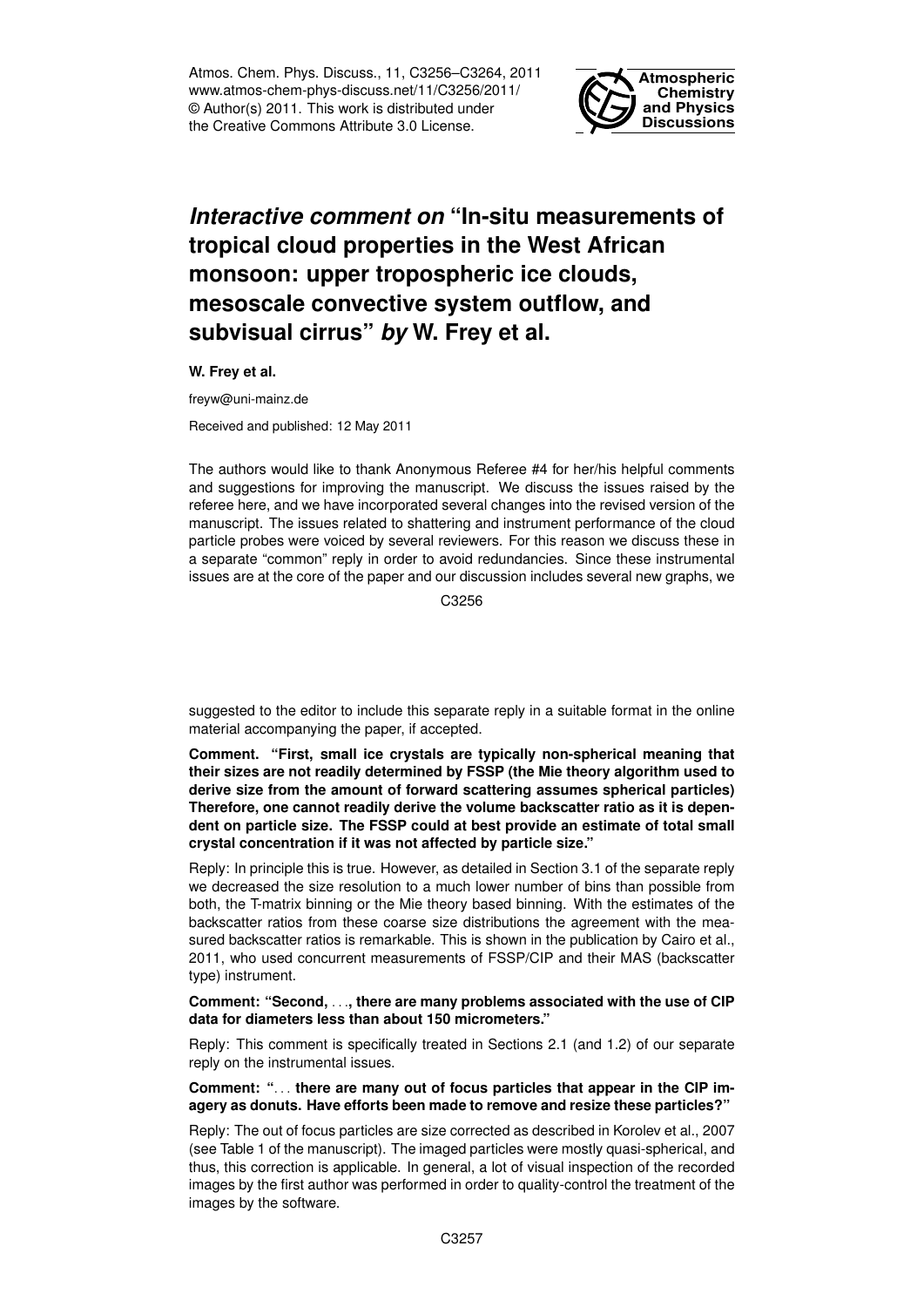**Comment: "Third, the paper of Korolev et al. (2011, BAMS, in press) suggests that algorithms such as those of Field et al. are not able to effectively remove all shattered particles from standard optical array probes. It may be possible that in some instances, such as the flights through subvisual cirrus, that shattering is not a problem. However, in the developing MCS, with maximum particle sizes of 1.5 mm, shattering most likely would be a problem."**

Reply: This issue is dealt with in Section 1.1 of our separate reply on instrumental problems. One never can be sure to exclude all potential shattering artefacts, even with the newer probes with particular designs. We believe that we performed state of the art analyses on this issue. Furthermore, to draw the reader's attention to this, we additionally highlighted those size distributions where shattering might potentially introduce artefacts in significant amounts.

**Comment: "If the authors were able to do some more thorough analysis to show definitely where shattering is a problem and where the data can be trusted, it might be possible to retain some of the data analysis in this paper (e.g., type of analysis found in Jensen et al. 2009 and Heymsfield et al. 2007 looking at how small crystal numbers are impacted by other factors)."**

Reply: This is a helpful comment. In preparation for the reply we performed "Jensenstyle" analyses. Two of the resulting figures are included in Section 3.4 of the separate reply on instrumental issues. Essentially our data well confirm the results from Eric Jensen's analyses.

## **Comment: "If it can be demonstrated that the FSSP/CIP do capture all the data in the range from about 5-200 micrometers, then this paper would be acceptable for publication."**

Reply: We addressed this comment in Sections 1.2, 2.1, and 3.1 of our separate reply on instrument issues. With (1.) the decrease of the size resolution of the FSSP we tried to minimise cross sensitivities, with (2.) the rejection of data which show poor

C3258

overlap between the FSSP and the CIP we tried to minimise shattering contamination, and with (3.) thorough error analyses e.g. of the sample volumes we provide conservative estimates. For (3.) we performed new laboratory measurements (of the kind Sara Lance from Boulder did for the CCP) on the FSSP sample area in 2010. The measured sample area agreed well to the one used for the calculations in our manuscript. Furthermore, intercomparisons of preliminary data from the RECONCILE 2010 campaign and test flights on Geophysica of the CCP (greyscale CIP with anti-shattering tips plus CDP) and CIP/FSSP-100 as deployed during SCOUT-AMMA indicate good agreement for sizes larger 6  $\mu$ m. Thus, we believe we have done what is possible, and, where uncertainties remain we have appropriately pointed these out in the paper such that a reader can form independent opinions.

**Comment A: "Point 2. The paper analyzes 117 ice particle size distributions in the vicinity of MCSs, and based on these measurements develop a parameterization for modeling. This is not a statistically significant sample upon which a modeling parameterization can be developed. The authors, in fact, demonstrate this by showing that their data differ from some data that were obtained in other locations around the world. While it is acceptable to fit a function to the measured data for ease of comparing with other data sets, this should not be advertised as a parameterization unless a more statistically significant set of data are available."**

### **and**

**Comment B: Page 25, before Eq. 2. It is very difficult to say that this is a parameterization because of the limited set of data upon which it is based. The differences in this "parameterization" and past measurements suggests that there are insufficient data to capture all the differences in the size distributions that might be expected because of observations made in various locations.**

Reply: We report on the quantity (117 size distributions) to enable any potential user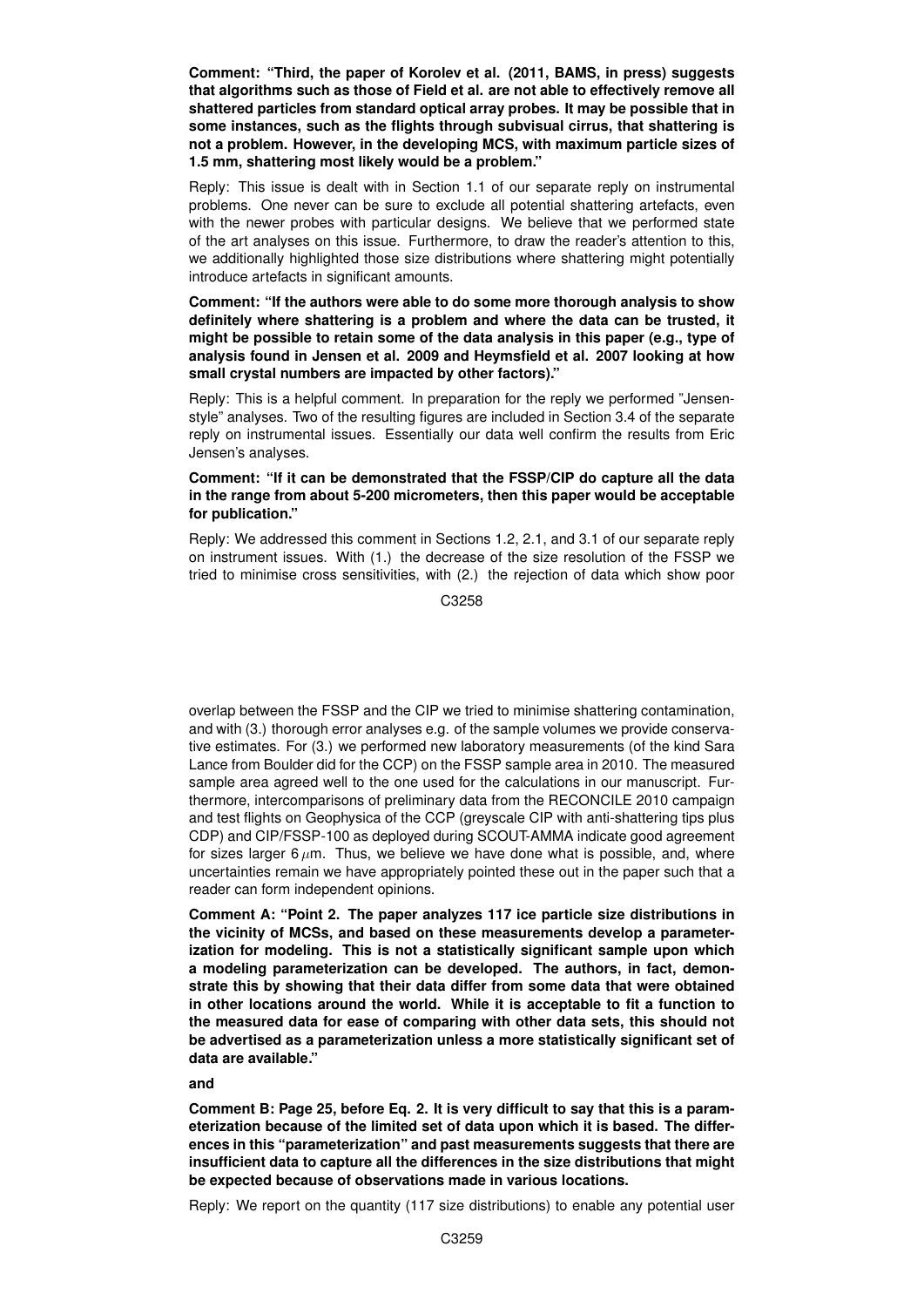of the fits/parameterisations to get a feel of the quality. The other references, which we consulted, do not report their numbers of measurements. In principle, it is not really possible to derive A parameterisation for the size distributions from (such) clouds because of the large inherent variabilities, even if one had thousands of measurements. Maybe we should not speak of "parameterisation for modelling". However, our data well fit into the framework of the CEPEX measurements and we believe they should be presented in a paper. In the revised version of the manuscript we rephrased the respective parts more carefully and avoided the term "parameterisation".

**Comment: "Point 3. The basis for determining the temporal averaging for the measured size distributions is unclear. It is also unclear whether the authors have used a statistically significant set of data for each of the analyzed size distributions. Hallett 2003 describes a technique for ensuring that a large enough volume has been sampled to determine the number concentration for particles of each bin size. The authors should refer to this paper to ensure they are using significantly significant samples of data, especially for the small ice water contents where longer averaging periods are required (Hallett, J., 2003: Measurement in the atmosphere. Handbook of Weather, climate and water: dynamics, climate, physical meteorology weather systems and measurements, T.D. Potter and B.R. Colman, Eds., John Wiley and Sons, 711-720.) I am especially concerned with the statement on page 10 where the authors state "two second averages have been calculated for the CIP data." This is not sufficient time to obtain a statistically significant sample of data. Later on (page 15) the authors state that the "measurements were performed with averaging times of 10-20 s resulting in good counting statistics for the majority of cases." The authors need to clarify how they choose which averaging time (2, 10 or 20 s) and how they determined that they got good counting statistics for these cases."**

Reply: We tried but could not get a copy of the quoted handbook, even though the reference thankfully was provided in detail by the reviewer. Concerning the averaging

C3260

we probably gave ambiguous information. In a first step, the 2 second averages have been calculated for the time series only. Basically, the FSSP-100 recorded data to disc in two second intervals and CIP data have been calculated accordingly. The size distributions, however, have always been derived for longer time periods. In case of the MCS clouds 10 to 20 seconds were averaged depending on the number of the detected particles. For the SVC cases even longer averaging times had to be adopted. In the graphs of the size distributions the error bars are calculated for each bin including counting statistics and sample volume error. As can be seen these error bars are small enough for most cases/bins. This was achieved by adapting the averaging time interval lengths (often individually) to the number of particles encountered.

### **Specific Comments:**

**Comment: Page 6, "The formation of large sheets of SVCs . . . probably is a result of deposition freezing). This is speculation. Recommend removing from the manuscript.**

#### Reply: removed

**Comment: Page 10, The ratio of the third moment to second moment of a size distribution is not a way that the effective radius is commonly defined. Typically effective radius for ice particles is proportional to mass content divided by projected area or extinction.**

Reply: Yes, several studies define the effective radius as proportional to the ratio between mean particle volume and mean particle projected cross-section area. In our case the former is represented by the third moment the latter by the second moment of the size distribution, in terms of spheres of equivalent cross-section area, as defined by McFarquhar and Heymsfield (1998). They summarised a number of different definitions of effective radius for ice particles and, after testing, suggested that the proposed definitions are useful.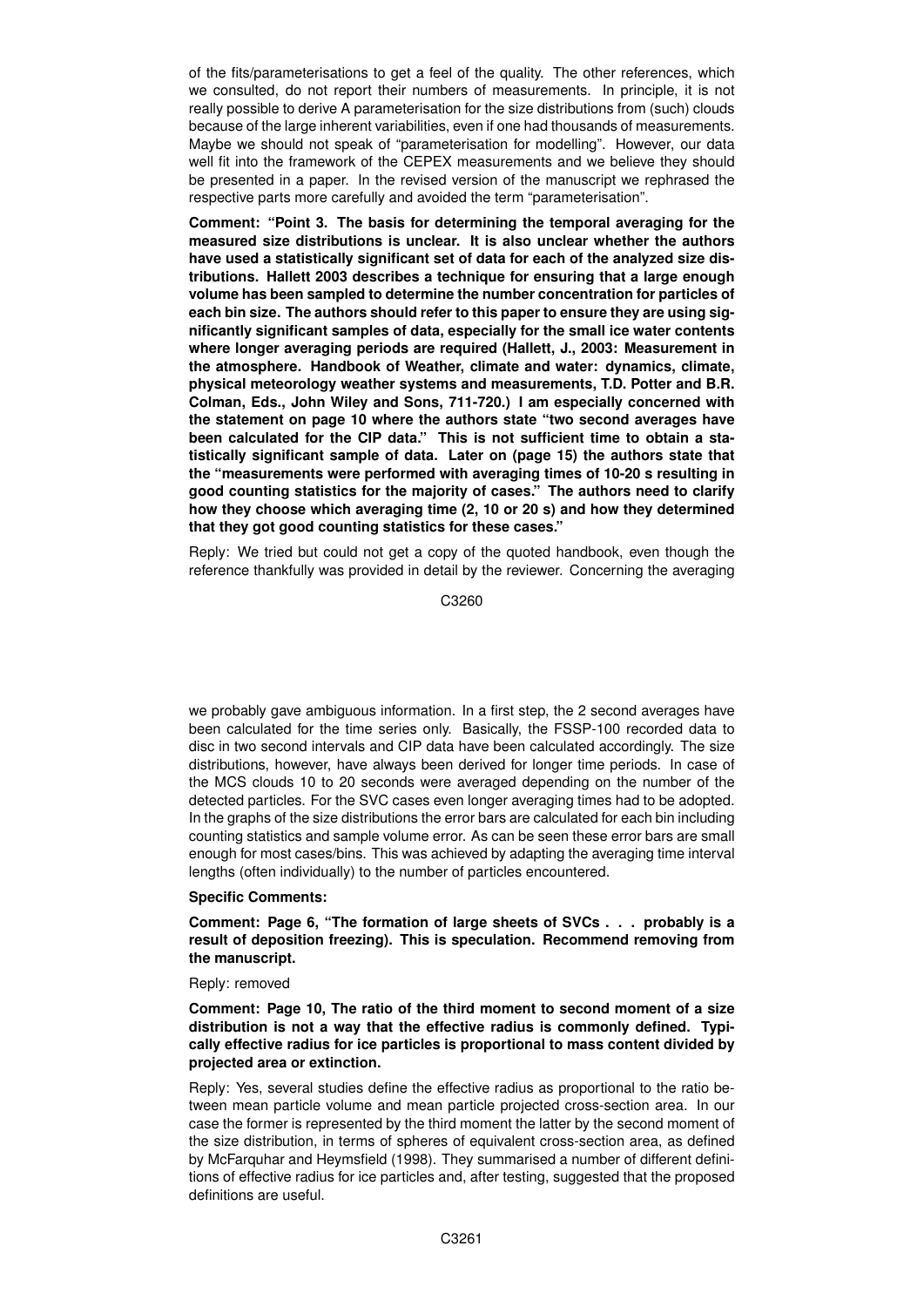**Comment: "Page 12, comments on comparing IWCs from in-situ hygrometer against the IWC from the size distribution. I don't see how such a test can show anything about the role of shattered particles for a couple of reasons. First, there is a lot of ambiguity on how to estimate a three-dimensional volume or mass from a two-dimensional projected image of a particle. Past studies have shown that such uncertainties can cause variations by a factor of up to 5 in estimated mass. There is no information included on how mass is estimated from the size distributions (and there are a number of different techniques in the literature for doing this). Second, the size ranges where shattering is expected to make an impact on the ice crystal size distributions do not typically make large contributions to the total mass (they make much larger contributions to the total number and area). It would be much better to look at a bulk measure of extinction for investigations of the impact of shattering."**

Reply: The IWC for the hygrometer/particle probe comparisons have been calculated using the Baker and Lawson (2006) scheme. Further arguments for this comparison are given in the separate reply on shattering and instrument performance in Section 1.3.

**Comment on Page 16, "CEPEX parameterization clearly underestimates the concentrations for large particle sizes**. . .**" It is not really that the parameterization underestimates the concentrations, but rather than the parameterization was designed for data collected under a different set of conditions. It would be better to state the comparison shows that lower concentrations for large particle sizes were found during CEPEX."**

Reply: Yes, of course; agreed. We rephrased this section and the reference to CEPEX more carefully.

**Comment: "Page 24, What is the basis of stating that the clouds were subvisual? Was there a remote sensor that showed their presence?"**

C3262

Reply: From the mean microphysical parameters and the vertical extent of the SVC cases SVC2, SVC3, and SVC4 a rough estimate of  $\tau$  can be obtained following Garrett et al. (2003):

$$
\tau = \Delta z \,\beta = \Delta z \, \frac{3 \, CWC}{2 \rho \, r_{eff}},\tag{1}
$$

where  $\Delta z$  is the vertical cloud thickness,  $\beta$  the extinction coefficient, CWC the condensed water content, which is in the SVC cases equal to the IWC,  $\rho$  the density of ice, and  $r_{eff}$  the effective radius. Since SVC1 has been probed on level flight, no estimate of the vertical cloud thickness can be made and thus no estimate about  $\tau$  can be provided. The estimation of  $\tau$  for SVC2, SVC3, and SVC4 results in 0.0055, 0.0102, and 0.0051, respectively. Since the IWC of SVC1 is smaller than the IWC of the other events it can be assumed that the optical thickness also is subvisual. In the revised version of the manuscript we point this out.

### **References for this reply:**

Baker, B. and Lawson, R. P.: Improvement in Determination of Ice Water Content from Two-Dimensional Particle Imagery. Part I: Image-to-Mass Relationships, J. Appl. Meteorol. Clim., 45, 1282–1290, 2006.

Cairo, F., Di Donfrancesco, G., Snels, M., Fierli, F., Viterbini, M., Borrmann, S., and Frey, W.: A comparison of light backscattering and particle size distribution measurements in tropical cirrus clouds, Atmos. Meas. Tech., 4, 557–570, doi:10.5194/amt-4- 557-2011, http://www.atmos-meas-tech.net/4/557/2011/, 2011.

Garrett, T. J., Gerber, H., Baumgardner, D. G., Twohy, C. H., and Weinstock, E. M.: Small, highly reflective ice crystals in lowlatitude cirrus, Geophysical Research Letters, 30, 2132, 2003.

Korolev, A.: Reconstruction of the sizes of spherical particles from their shadow images. Part I: Theoretical considerations, J. Atmos. Ocean. Tech., 24, 376–389, 2007.